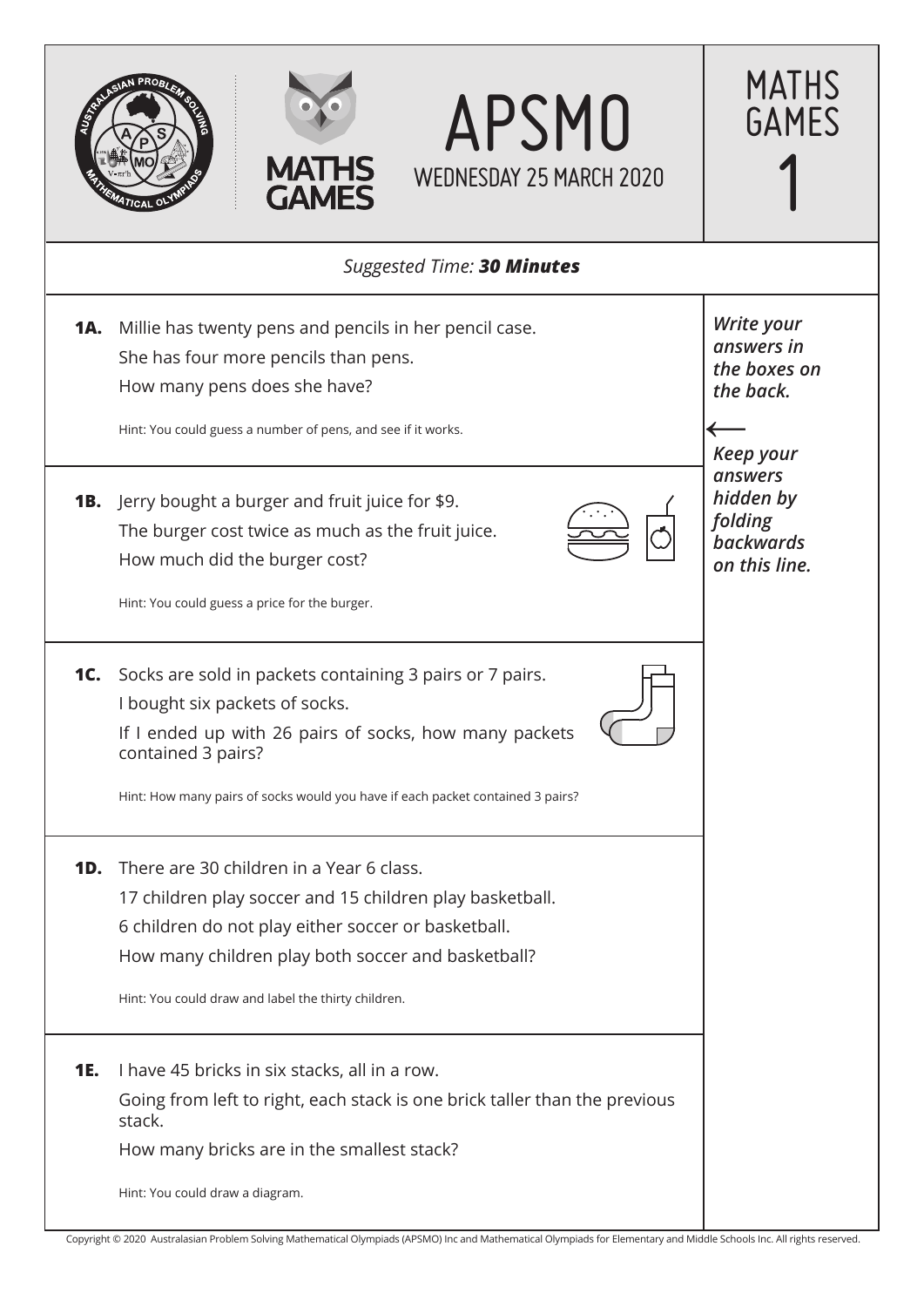| SIAN PROB<br><b>AUGHAN</b><br>17/CAL<br>o | <b>MATHS<br/>GAMES</b>               | APSMO<br>WEDNESDAY 25 MARCH 2020                                                                                                                                        | <b>MATHS</b><br><b>GAMES</b> |
|-------------------------------------------|--------------------------------------|-------------------------------------------------------------------------------------------------------------------------------------------------------------------------|------------------------------|
| <b>1A.</b>                                | <b>Student Name:</b>                 |                                                                                                                                                                         |                              |
| <b>1B.</b>                                |                                      |                                                                                                                                                                         |                              |
| <b>1C.</b>                                | Fold here. Keep your answers hidden. |                                                                                                                                                                         |                              |
| <b>1D.</b>                                |                                      |                                                                                                                                                                         |                              |
|                                           |                                      |                                                                                                                                                                         |                              |
| <b>1E.</b>                                |                                      |                                                                                                                                                                         |                              |
|                                           |                                      | Copyright © 2020 Australasian Problem Solving Mathematical Olympiads (APSMO) Inc and Mathematical Olympiads for Elementary and Middle Schools Inc. All rights reserved. |                              |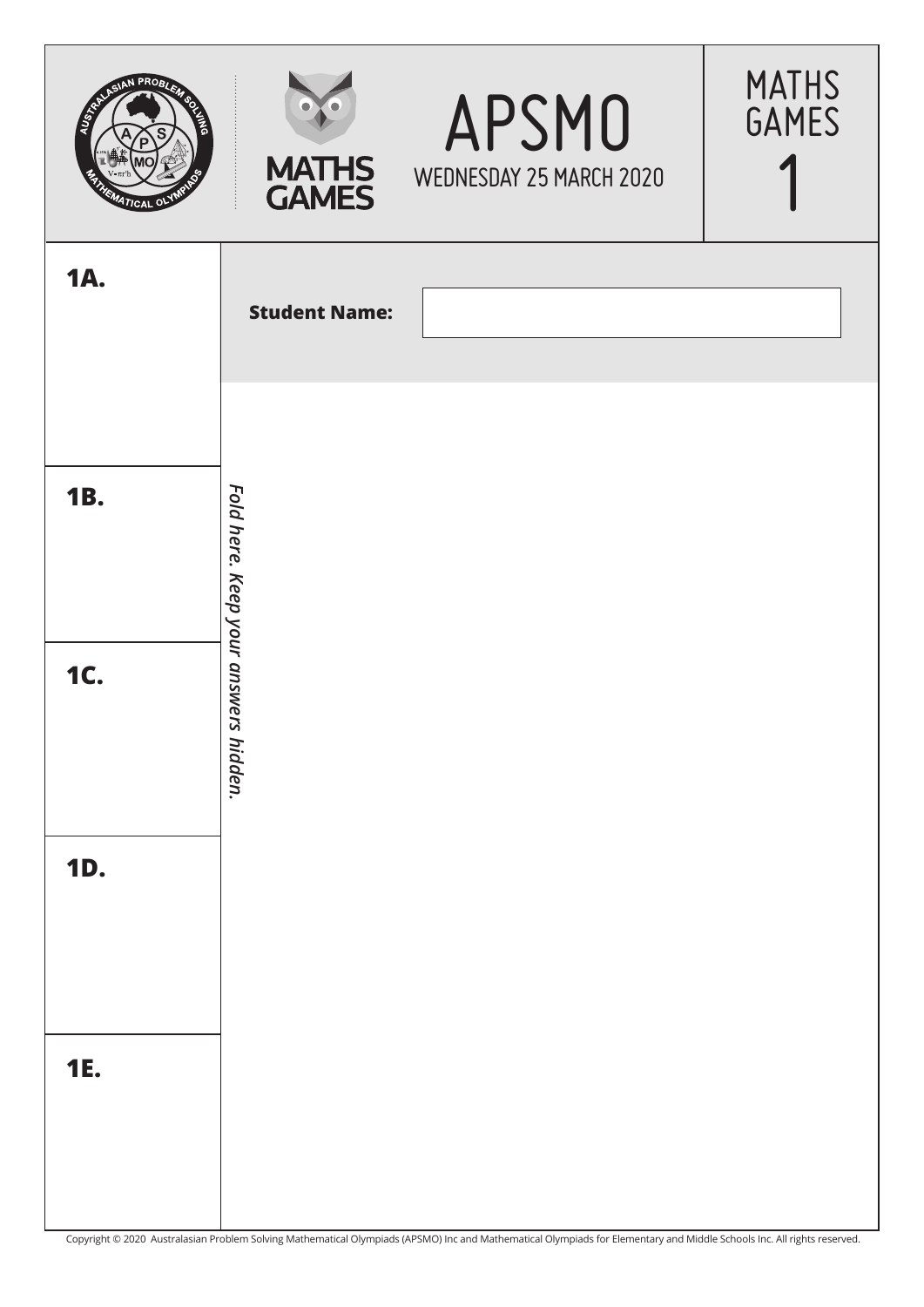

Copyright © 2020 Australasian Problem Solving Mathematical Olympiads (APSMO) Inc and Mathematical Olympiads for Elementary and Middle Schools Inc. All rights reserved.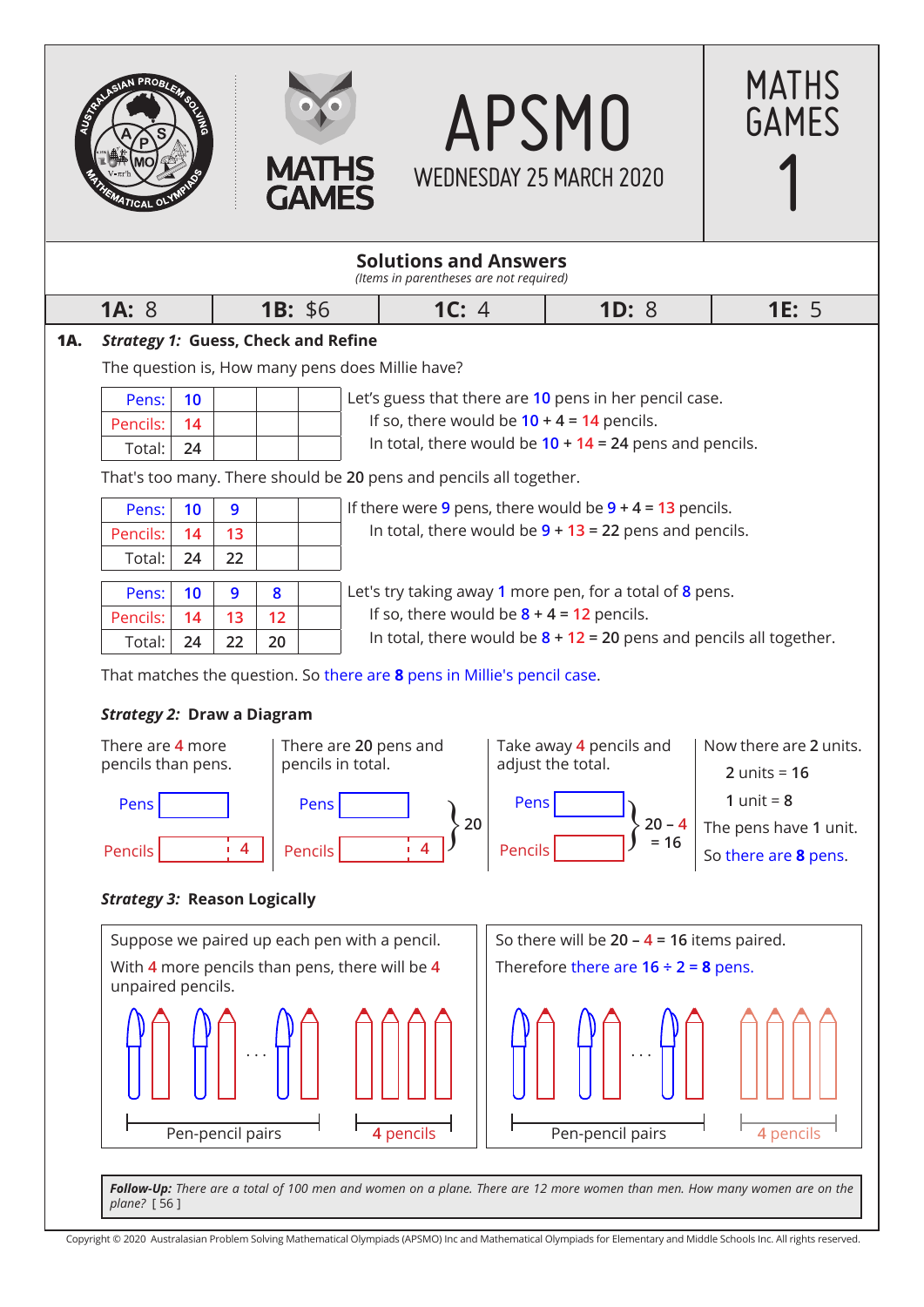





# **1B.** *Strategy 1:* **Guess, Check and Refine**

The question is, How much did the burger cost?

Let's guess the price of the fruit juice is **\$4**.

The burger would cost  $2 \times $4 = $8$ .

So the total cost of the burger and fruit juice is **\$12**.

That's too much. The question says that the total cost of the burger and fruit juice is **\$9**.

Let's guess the price of the fruit juice is **\$5**.

The burger would cost **2 × \$5 = \$10**.

The total cost of the burger and fruit juice is **\$15**.

That's even further away from the result we need.

We tried increasing the price of the fruit juice. Let's try a smaller price.

Let's guess the price of the fruit juice is **\$3**. The burger would cost  $2 \times $3 = $6$ .

The total cost of the burger and fruit juice is **\$9**. That matches the question.

So the burger must have cost **\$6**.

# *Strategy 2:* **Draw a Diagram**

Since the burger costs twice as much as the fruit juice, we can count it as **2** parts while the fruit juice is only **1** part.

This is like replacing a burger with two fruit juices.

The total cost of the burger and the fruit juice was **\$9**.

So each part is **\$9 ÷ 3 = \$3.**

Since the burger is **2** parts, it costs **2 × \$3 = \$6**.

| \$8 | $$4 + $8 = $12$ |
|-----|-----------------|
|     |                 |
|     |                 |

Fruit juice  $\vert$  Burger  $\vert$  Total

MATHS

GAMES

1

| Fruit juice | <b>Burger</b> | Total            |
|-------------|---------------|------------------|
| \$4         | \$8           | $$4 + $8 = $12$  |
| \$5         | \$10          | $$5 + $10 = $15$ |

| Fruit juice | Burger | Total            |
|-------------|--------|------------------|
| \$4         | \$8    | $$4 + $8 = $12$  |
| \$5         | \$10   | $$5 + $10 = $15$ |
| \$3         | \$6    | $$3 + $6 = $9$   |



# *Strategy 3:* **Guess, Check and Refine (2)**

The cost of the burger is an even number because it is twice the cost of the fruit juice.

Let's guess that the cost of the burger is **\$4**. Then the cost of the fruit juice would be **\$9 – \$4 = \$5**. **\$4** is not double **\$5**. Let's guess that the cost of the burger is **\$6**. Then the cost of the fruit juice would be **\$9 – \$6 = \$3**. **\$6** is double **\$3**. So the burger must have cost **\$6**.  $\sum_{i=1}^{n}$ **\$4 \$5**  $\overline{\phantom{a}}$ **\$6 \$3**

*Follow-Up: The sum of two numbers is 54. One number is five times the other number. What is the larger number?* [ 45 ]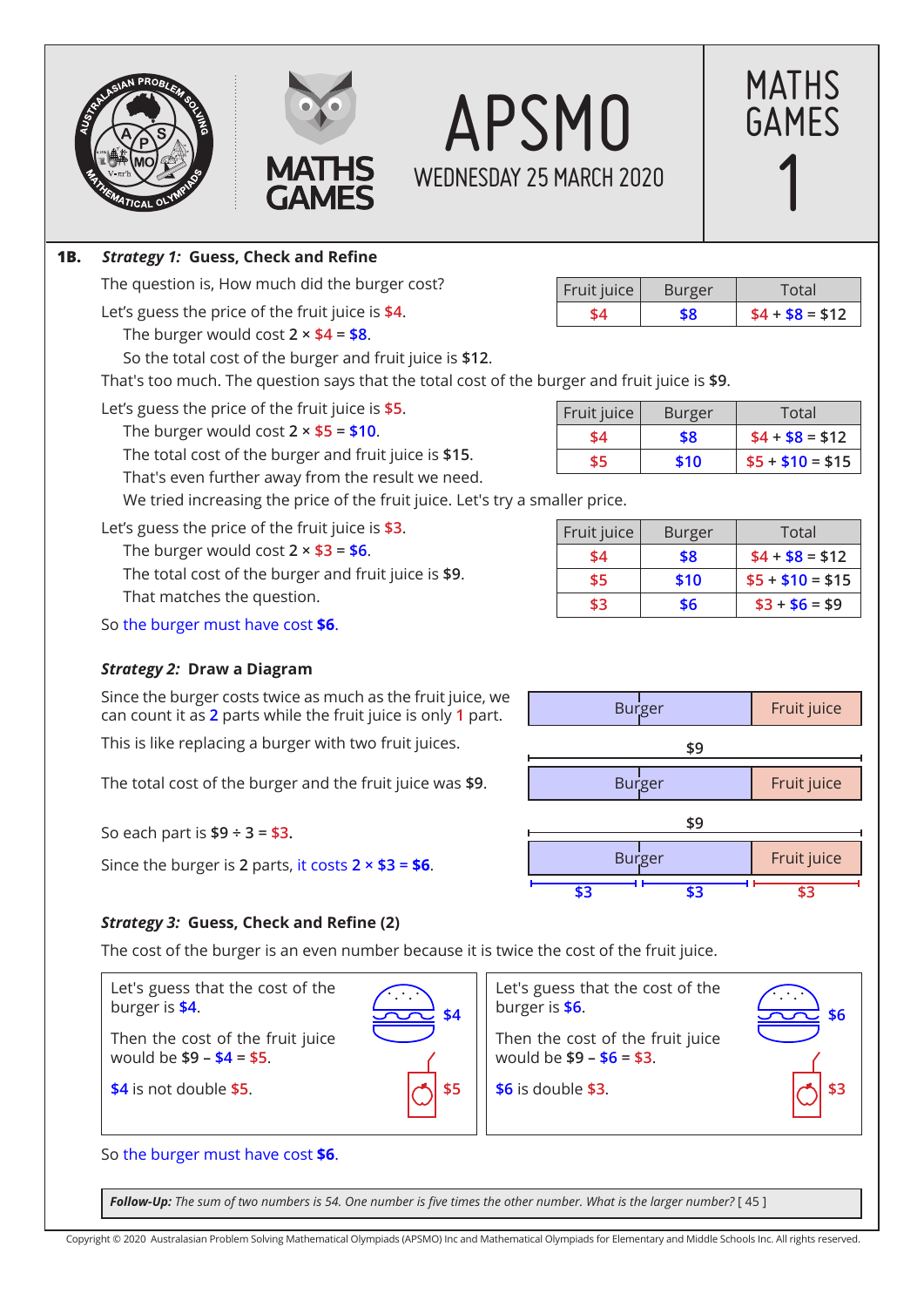







# **1C.** *Strategy 1:* **Guess, Check and Refine**

The question is, How many of the packets contained **3** pairs?

Let's guess that there are **2** packets with **3** pairs. Then there are **6 – 2 = 4** packets with **7** pairs. In total, there are **2 × 3 + 4 × 7 = 6 + 28 = 34** pairs of socks.

The question says that I ended up with **26** pairs of socks. We need fewer pairs of socks.

Let's guess that there are **3** packets with **3** pairs. Then there are  $6 - 3 = 3$  packets with 7 pairs. In total, there are **3 × 3 + 3 × 7 = 9 + 21 = 30** pairs of socks. We still need fewer pairs of socks.

Let's guess that there are **4** packets with **3** pairs. Then there are **6 – 4 = 2** packets with **7** pairs. In total, there are **4 × 3 + 2 × 7 = 12 + 14 = 26** pairs of socks. That matches the question. So there are **4** packets with **3** pairs of socks. **4 2 26**

| <b>Packets</b> | <b>Packets</b><br>with 3 pairs   with 7 pairs $\vert$ of pairs | Total no. |  |  |
|----------------|----------------------------------------------------------------|-----------|--|--|
|                |                                                                | 34        |  |  |

| <b>Packets</b> | <b>Packets</b><br>with 3 pairs   with 7 pairs | Total no.<br>of pairs |  |  |
|----------------|-----------------------------------------------|-----------------------|--|--|
|                |                                               | 34                    |  |  |
|                |                                               | 30                    |  |  |

| <b>Packets</b> | <b>Packets</b><br>with 3 pairs $\vert$ with 7 pairs | Total no.<br>of pairs |  |  |
|----------------|-----------------------------------------------------|-----------------------|--|--|
|                |                                                     | 34                    |  |  |
|                |                                                     | 30                    |  |  |
|                |                                                     | 26                    |  |  |

# *Strategy 2:* **Draw a Diagram**

I bought **6** packets of socks. Each packet has at least **3** pairs of socks.



So far, that's **6 × 3 = 18** pairs of socks.

There are **26** pairs of socks in total.

If we add **7 – 3 = 4** pairs of socks to one packet, we'll have **18 + 4 = 22** pairs of socks.

After adding **4** pairs of socks to another packet, we'll have **22 + 4 = 26** pairs of socks.



That matches the question.

So **4** of the packets contained **3** pairs of socks.

*Follow-Up: 23 friends decided to go to the football game. The adult tickets cost \$30 and the tickets for children cost \$20. The total cost for all of the tickets is \$540. How many adults went to the football game?* [ 8 ]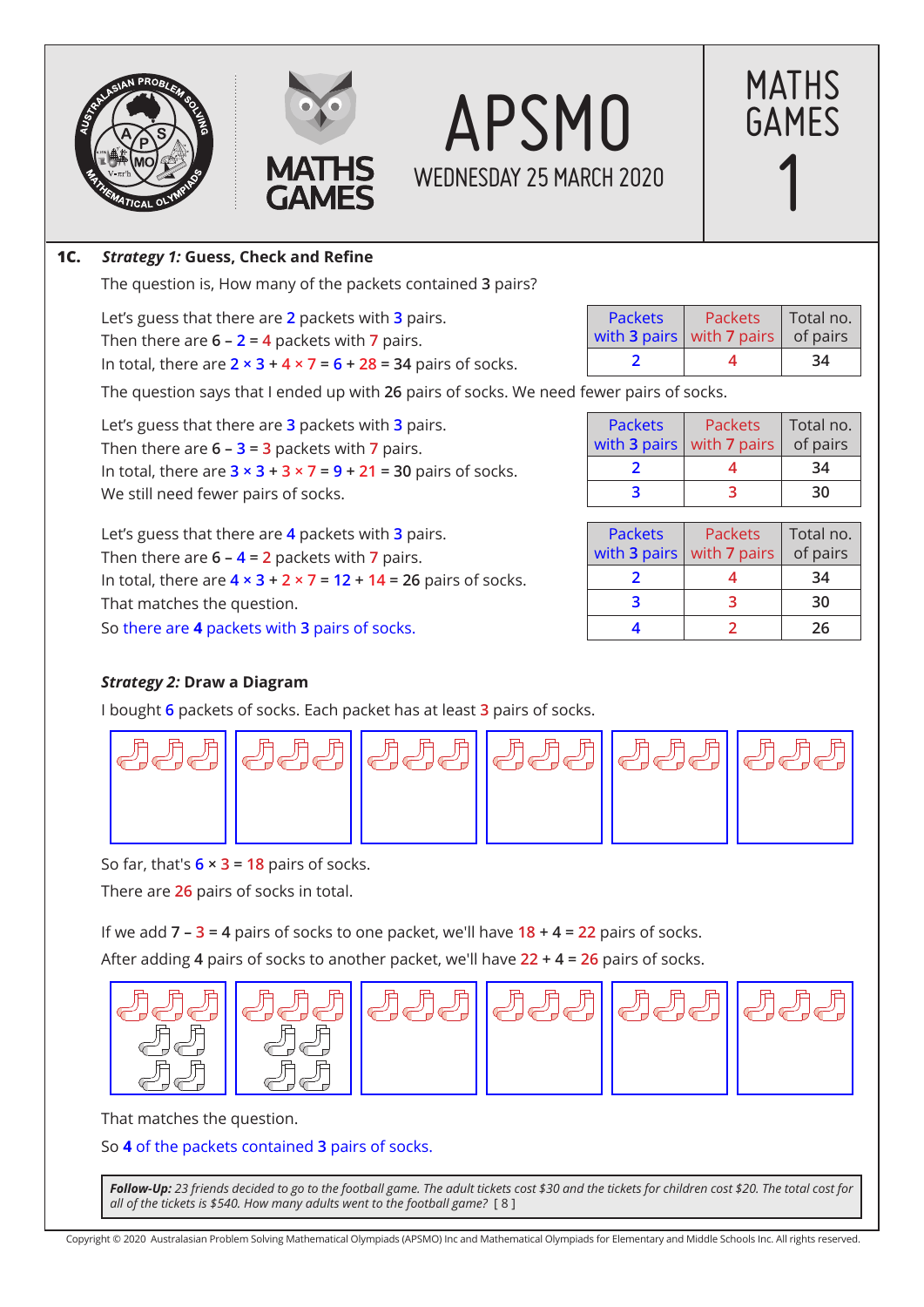





#### **1D.** *Strategy 1:* **Draw a Diagram**

The question is, How many people play both soccer and basketball?

There are **30** students. **17** play soccer, **15** play basketball and **6** do not play either sport.



Some students play both soccer and basketball.

Circle a basketball and a soccer ball, and count this as one student until the total number of students is **30**.



Therefore, **8** students play both soccer and basketball.

#### *Strategy 2:* **Draw a Diagram (2)**

There are **30** students. **6** do not play either sport.



**17** of the students play soccer.



**15** of the students play basketball. Some of these must be students who also play soccer.

MATHS

GAMES

1



From the diagram, we can see that **8** students play both soccer and basketball.

#### *Strategy 3:* **Guess, Check and Refine**

If **6** students play both sports, there would be **32** students in total.

If **7** students play both sports, there would be **31** students in total.

If **8** students play both sports, there would be **30** students in total.

|    | No sport   Play both   Soccer only   B'ball only   Total |                                                      |
|----|----------------------------------------------------------|------------------------------------------------------|
| -6 |                                                          | $17 - 6 = 11$   $15 - 6 = 9$   $6 + 6 + 11 + 9 = 32$ |
| -6 |                                                          | $17 - 7 = 10$ $15 - 7 = 8$ $6 + 7 + 10 + 8 = 31$     |
| -6 |                                                          | $17 - 8 = 9$   15 - 8 = 7   6 + 8 + 9 + 7 = 30       |

That matches the question. So **8** students play both soccer and basketball.

*Follow-Up: A teacher surveyed 24 students and discovered that 18 of them like to play video games, 15 of them like to go to the movies, and 2 of them do not like playing video games or going to the movies. How many of the 24 students like both activities?* [ 11 ]